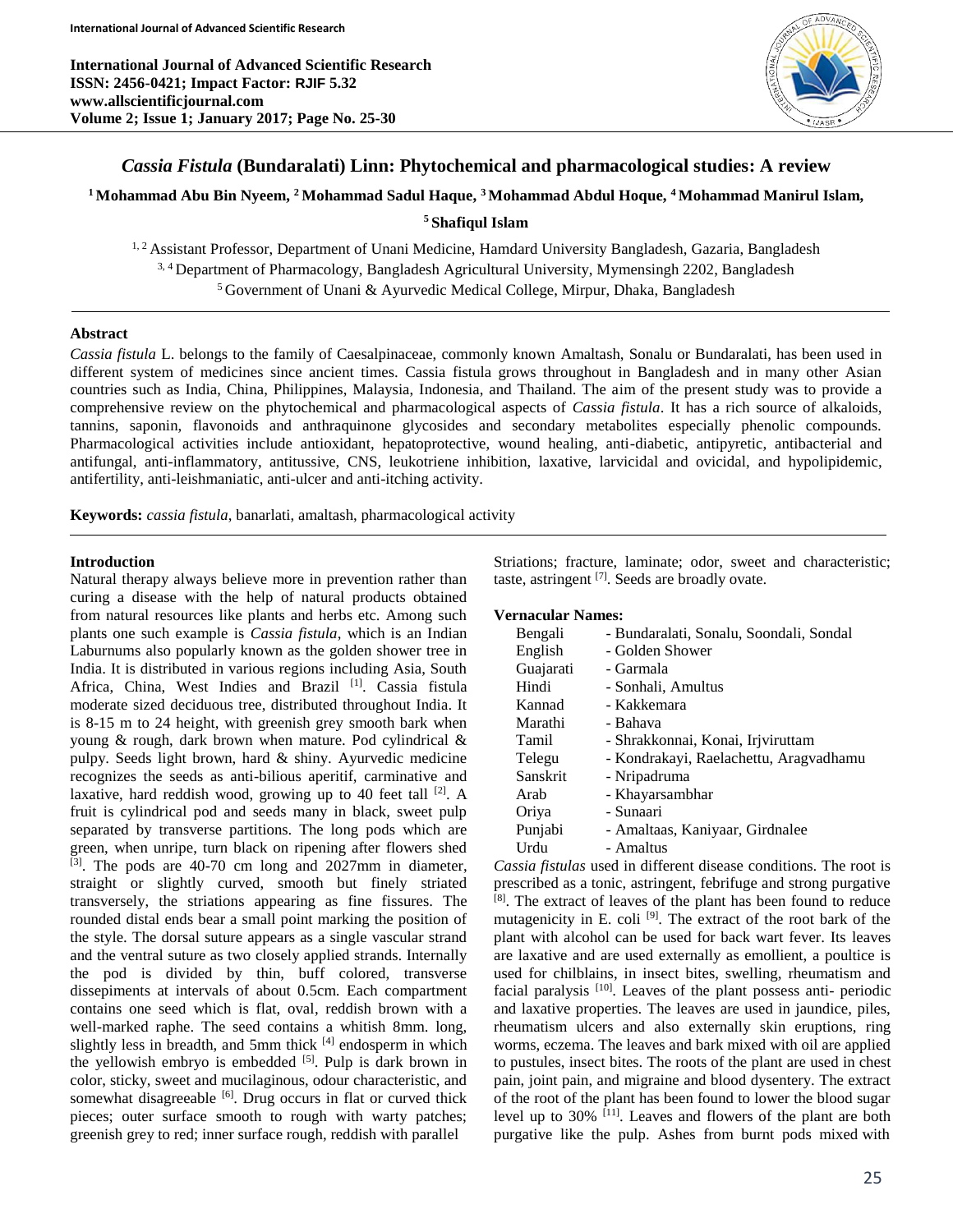### **International Journal of Advanced Scientific Research**

little salt are used with honey taking 3- 4 times to relieve cough. Root of the plant is useful in fever, heart diseases, retained excretions and biliousness [12]. Fruits are used as cathartics and in snake bite. Juice of leaves of the plant is used in skin diseases [13-14]. Flowers and pods of the plant are used as purgative, febrifugal, biliousness and astringent. The ethanolic (50%) extract of pods has been found to show anti-fertility activity in female albino rats. The heated pods are applied to swellings on the neck due to cold. The fruits of the plant are reported to be used for asthma  $[10]$ . Pulp of the plant is given in disorders of liver. The plant is used as analgesic and antipyretic, it is a remedy for malaria and fever. It is also applied in blood poisoning, anthrax and leprosy. It also works as anti-dysenteric and antidiabetic, it is used for the removal of abdominal obstruction [10]. The extract of the flower inhibits the ovarian function and stimulate the uterine function in albino rats. Fruits are used in the treatment of diabetes <sup>[9]</sup>. The fruits of the plant are antipyretic, abortifacient, demulcent, lessen inflammation and heat of the body; useful in chest complaints, throat troubles, liver complaints, diseases of eye and gripping. Juice of leaves is useful as dressing for ringworm, relieving irritation and relief of dropsical swelling. The pulp of the fruit around the seeds is a mild purgative  $[15]$ . It is also used in biliousness and in diabetes. Externally, it is useful for evacuation in flatulent colic, as dressing for gouty or rheumatic joints [14] . The pith is particularly useful if there is swelling in stomach, liver or intestine. The seeds are emetic, used in constipation and have cathartic properties [14] . The seeds are slightly sweet, laxative, carminative, cooling and they improve the appetite and possess antipyretic activity <sup>[10]</sup>. They are useful in jaundice, biliousness, skin disease and in swollen throat. A seed dried produce marked [10] hypoglycaemic activity. Seed powder is used in amoebiasis [10, 16]. The fruit pulp is used for constipation colic, chlorosis and urinary disorders <sup>[16]</sup>. The bark of the plant possesses tonic and anti-dysenteric properties, it is also used for skin complaints, the powder or decoction of the bark is administered in leprosy, jaundice, syphilis and heart diseases. The aqueous extract of the root bark exhibits antiinflammatory activity. The root is used in cardiac disorders, biliousness, rheumatic condition, hemorrhages, wounds, ulcers and boils and various skin diseases [10, 15]. The stem bark of the plant is used against amenorrhea, chest pain and swellings.

### **Phytoconstituents**

A majority of the ascribed biological effects of *C. fistula* extracts have been attributed to their primary and secondary metabolite composition. Primary metabolite analysis has essentially been focused on the seed, pollen, fruit, leaf and pod. The seeds are rich in glycerides with linoleic, oleic, stearic and palmitic acids as major fatty acids together with traces of caprylic and myristic acids. It has been reported that the stem bark of *C. fistula* is also a potential source of lupeol, Bsitosterol and hexacosanol. In an earlier study it was reported that one of the major carbohydrates in the seeds was galactomannan consisting of different types of sugar moieties. A detailed biochemical analysis of the flower's pollen, suspected to play a significant allergenic role, showed a protein composition of 12% with appreciable amounts of free amino acids such as phenylalanine, methionine, glutamic acid and proline. Carbohydrate, lipid and free amino acid contents were of the order of 11.75, 12 and 1.42%, respectively  $[16]$ .

The edible fruit tissue of the Indian laburnum fruit was

reported to be a rich source of potassium, calcium, iron and manganese than fruits like apple, apricot, peach, pear and orange The protein (19.94%) and carbohydrate (26.30%) contents are indicative of the potential of the fruit to be an important source of nutrients and energy. A polar compounds including 5nonatetracontanone, 2- hentriacontanone, triacontane, hentriacontanol and sitosterol along with an oil (probably an isoprenoid compound) showing antibacterial activity have also been isolated in C. fistula pods [17] . *C. fistula* plant organs are known to be an important source of secondary metabolites, notably phenolic compounds. Fistucacidin, an optically inactive leucoanthocyanidin (3, 4, 7, 8, 4' pentahydroxyflavan) was first extracted from the heartwood. The presence of kaempferol and a proanthocyanidin whose structure has been established as a leucopelargonidin tetramer having a free glycol in the acetone extract of the flower has been documented. Proanthocyanidins containing flavan-3-ol (epiafzelechin and epicatechin) units with an abnormal 2Sconfiguration have also been observed in pods together with the common flavan-3-ols and proanthocyanidins like catechin, epicatechin, procyanidin B-2 and epiafzelechin [18].

### **Pharmacological Activity Antioxidant Activity**

Antioxidants are natural or manmade substances which may prevent or delay cell damage by scavenging free radicals and other oxidants. These free radicals lead to the formation of chain reactions that may damage cells as they tend to oxidize biomolecules like, cellular proteins, lipids genetic materials etc altering their structures and functions [19]. Antioxidants like thiols or ascorbic acid, phenols etc can terminate these chain reactions. Phenolic compounds are the secondary metabolites obtained from natural sources which have great antioxidant potential. They can easily breakdown the chain reaction by radical scavenging. It was shown by Irshad, Md, *et al*. (2012) that methanolic extract of pulp and seed showed the lowest EC50, 0.915 and 1.088 mg/ml for DPPH scavenging activity. They have also performed various other antioxidant measurements for this plant and found *C. fistula* to a very good radical scavenger. The antioxidant potential of this plant could be directly linked to its phenolic content  $[20]$ .

### **Hepatoprotective Activity**

Hepatotoxicity is a condition when liver is damaged, which can lead to malfunctioning to liver, or to function irregularly. One of its most important tasks is to filter out toxic substances from the body, including alcohol, carbon tetra chloride (CCl<sub>4</sub>), different medications like paracetamol, chemotherapyand antibiotics etc. Dawada *et al*. (2012) [21] observed that ethanolic extract of Cassia fistula's root can be protective against CCl<sup>4</sup> induced hepatotoxicity  $[21]$ . This study was conducted by injecting  $CCl_4$  and Olive oil, in ratio 1:1; 2ml/kg, to adult Wistar albino rat's colony. The rats were divided into 6 groups for 7 days: I-control, II- CCl4treated, III- standard silymarine treated, IV-ethanol extract (100 mg), V- ethanol extract (200mg).The levels of the marker enzymes (SGOT, SGPT, ALP, S. bilirubin) of liver functions were initially elevated, and then start decreasing. There was an increase in the body weight in rats. The Serum total protein and the Serum albumin also reached normal level. *C. fistula* (200g/kg and 100g/kg) was showed comparable results with a standard drug Silymarin. In another study even ethanolic extract of leaves of Cassia were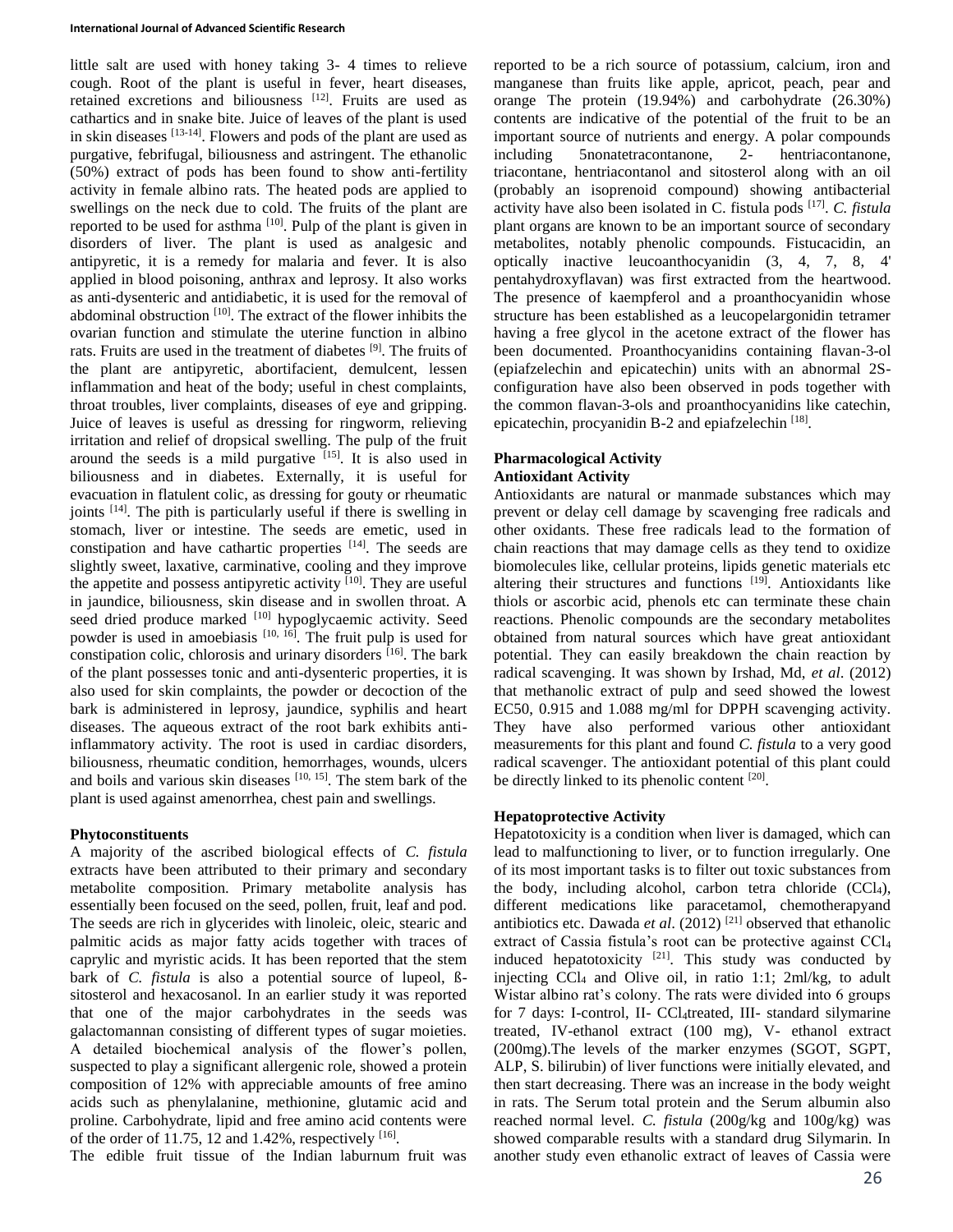found to have hepatoprotective activity against Diethyl nitrosamine [22].

# **Wound Healing**

One experimental study suggests that *Cassia fistula* can be used in healing, as well. In a study conducted on albino rat model found out that ethanolic extract of leaves of C. fistula could kill microbes like Staphylococcus aureus ATCC 29213 and Pseudomonas aeruginosa ATCC 27853. The ethanolic extract was applied in the form of a formulation and it was observed that formulated ointment could treat rats in terms of better wound closure, improved tissue regeneration at the wounded site [23].

## **Anti-Diabetic Effect**

John Wilking Einstein *et al*. (2013) did comparative evaluation of anti-diabetic effects of methanol extracts of different parts of Cassia fistula<sup>[24]</sup>. The extract was tested in normoglycemic as well as, streptozotocin nictotinamide induced type 2 diabetic rats. Different extracts of *Cassia fistula* were administered (for 21 days) to the diabetic rats at 250 mg/kg and 500 mg/kg doses. Biochemical parameters like insulin, blood glucose, glycosylated hemoglobin, serum marker enzymes and lipid profile were determined. The methanol extract of leaves and the bark showed to be more effective in causing hypoglycemia in normoglycemic rats. After oral administration of the bark and leaf methanolic extracts, the diabetic rats that showed that increased levels of glycosylated haemoglobin, plasma insulin, were reverted to near normal levels. Glucose uptake studies in isolated rat hemi diaphragm showed enhanced peripheral utilization of glucose. Dose of 500 mgkg−1 of methanol extract of the leaves and bark showed significant anti-lipid emic and anti-hyperglycemic activity, as well. The extracts also showed improvement in parameters like insulin profile and glycosylated haemoglobin as well as, in the regeneration of pancreatic βcell sand so might be of value in treatment of diabetes. Daisy *et al*. (2010) also conducted an experiment showing insulin mimetic impact of Catechin (from *Cassia fistula*) on the oxidation of glucose and molecular mechanisms of its uptake on Streptozotocin-induced diabetic Wistar rats [25].

# **Antipyretic Activity**

The *Cassia fistula* pod was found to be devoid of antipyretic activity in experimental models. The pods extracts showed a marked antipyretic effect by causing a reduction in yeast induced fever. The extract caused a better hypothermal activity against yeast-induced pyrexia in rats. Subcutaneous injection of yeast induces pyrexia by increasing synthesis of prostaglandin and is used to screen [26].

# **Antibacterial and Antifungal**

The microbial activity of hydro alcohol extracts of leaves of *Cassia fistula* Linn. Was evaluated for potential antimicrobial activity against medically important bacterial and fungal strains. The antibacterial and antifungal activities of extracts (5, 25, 50, 100, 250 μg/ml) of *Cassia fistula* were tested against two Gram-positive— Staphylococcus aureus, Streptococcus pyogenes; two Gram-negative— Escherichia coli, Pseudomonas aerie nose human pathogenic bacteria; and three fungal strains—Aspergillus Niger, Aspergillus clavatus, Candida albicans. The results revealed that in the extracts for bacterial activity, S. pyogenes and S. aureus were more sensitive as compared with E. coli and P. aeruginosa, and for fungal activity, C. albicans shows good result as compare with A. Niger and A. clavatus. The results show that the extracts of *Cassia fistula* were found to be more effective against all the microbes. The present study claimed uses of leaves in the traditional system of medicine to treat various infectious disease caused by the microbes [27].

## **Anti-Inflammatory Activity**

The anti-inflammatory activities of the aqueous (CFA) and methanolic extracts (CFM) of the *Cassia fistula* bark were assayed in Wistar albino rats. The extracts were found to possess significant anti-inflammatory effect in both acute and chronic models [28].

## **Antitussive Activity**

The methanol extract of leaves of *C. fistula* was investigated for its effect on a cough model induced by sulfur dioxide gas in mice and the extract exhibited significant, dose-dependent anitussive activity compared with the control. The antitussive activity was comparable with that of codeine phosphate, a prototypes antitussive agent. *C. fistula* extract (400 and 600 mg/kg, p .o.) inhibited coughing by 44.44 and 51.85%, respectively, with respect to the control group confirming its anitussive potential [29].

# **CNS Activities**

The methanol extract of seeds of *C. fistula* was tested for different pharmacological actions in mice and the extract significantly potentiated the sedative actions of sodium pentobarbitone, diazepam, meprobamate and chlorpromazine. It also potentiated analgesia induced by morphine and pethidine in a dose-dependent manner. The extract also influenced behaviour in mice [30]. These studies have shown that the methanol extract of seeds of *C. fistula* possesses significant CNS activities.

# **Leukotriene Inhibition Activity**

Studies have shown that the methanol extract of fruits of *C. fistula* inhibited the 5- lipoxygenase catalysed formation of leukotriene B4 in bovine polymorphonuclear leukocytes (IC value of 38 micro 50 g/ml). Lipid peroxidation in bovine brain phospholipid liposomes induced with 2,2'-azo-bis- (2amidinopropane) dihydrochloride (AAPH) was inhibited (IC of 40 micro g/ml). A linear correlation 50 was obtained between the effects of the extract in the two assays suggesting a redox-based mechanism for the inhibition of the 5 lipoxygenase enzyme [31].

## **Clastogenic Effect**

Anthraquinone glycosides of *Cassia fistula* were investigated for their ability to induce a clastogenic effect on the bone marrow cells of Swiss albino mice. The endpoints screened were chromosomal aberrations and frequency of aberrant cells. Oral exposure to doses of these anthraquinones and their equivalent amount in leaf and pod extracts did not induce significant numbers of chromosomal aberrations or aberrant cells. The results of the study indicate that anthraquinone sennoside B and rhein are weakly genotoxic. Pure sennoside B and rhein were weakly clastogenic. Crude extracts of C. fistula (leaves and pods) each containing sennoside B and rhein were also weak clastogens. The CA/cell and % DC were lower than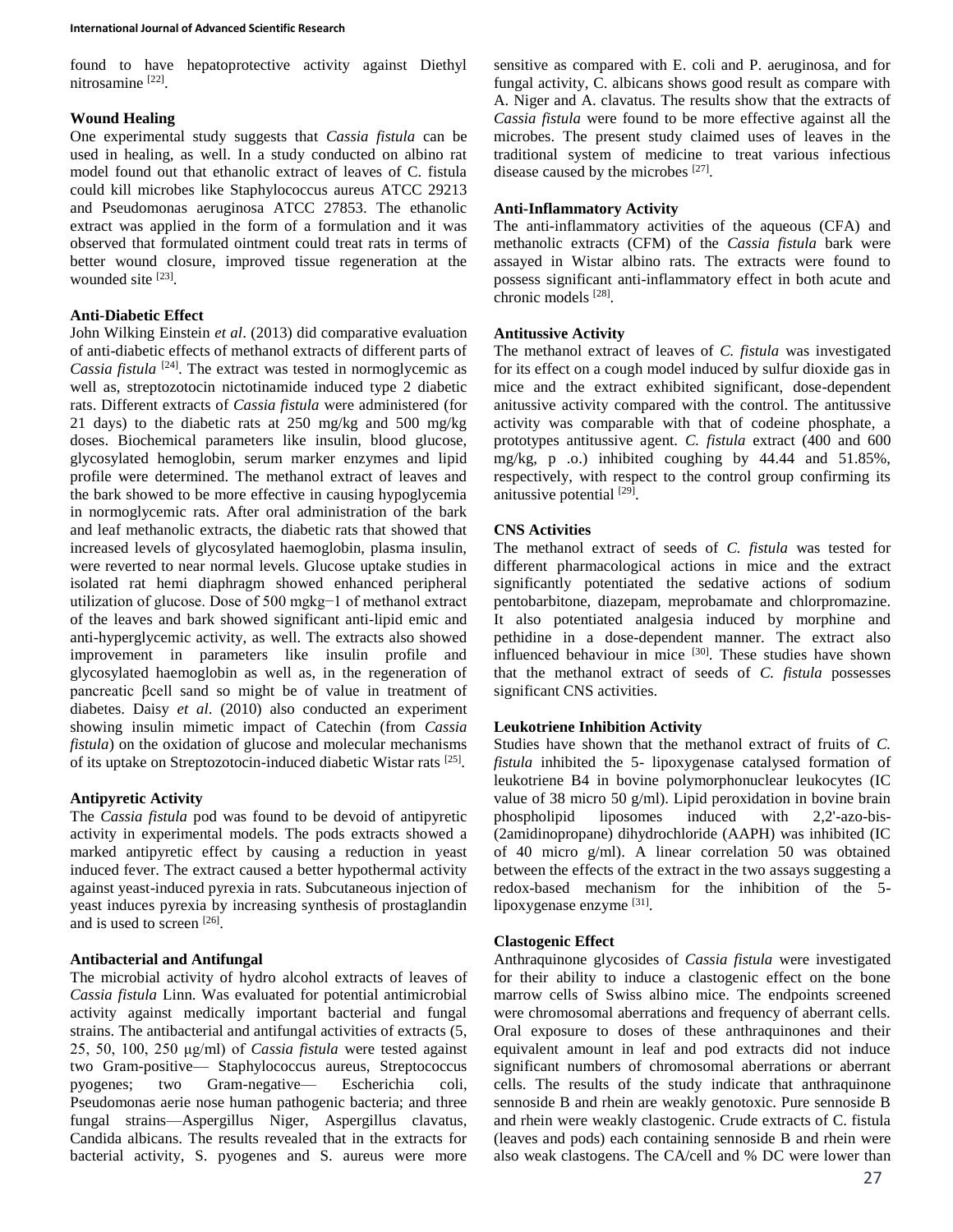those induced by an equivalent amount of pure sennoside B. Therefore, these phytolaxatives do not behave as potent clastogens and pods or leaves of *C. fistula* can be used as an alternative source of sennosides [32].

### **Laxative Activity**

The in-vitro effect of *Cassia fistula* infusion on isolated guinea-pig ileum was studied where the acute and sub-chronic toxicity of the infusion of C. fistula and Cassia acutifolia sp. Del. Pod-(Senokot tablet) as the reference drug were also determined. C. fistula infusion, when compared with senokot tablet, showed that the infusion of Cassia fistula pods possessed very low levels of toxicity, having the LD of 6600 mg/kg 50 and also without any pathological effects on the organs examined microscopically. Thus, C. fistula pod infusion could be safely utilized as laxative drug and as a substitute for the official Senna<sup>[33]</sup>.

## **Larvicidal and Ovicidal Activity**

The ovicidal effect of leaf extracts of *C. fistula* (at 0.5, 1.0 and 2.0%, topically applied) was evaluated on the viability and hatching of eggs (0, 1 and 3 days old) of D. koenigii. The results of the study have shown that application of leaf extracts of the plant inhibited hatching of the eggs and increasing concentration of the extract resulted in increased non-viability of 3-day old eggs  $[34]$ . In another study, the methanolic leaf extract of *Cassia fistula* was tested for larvicidal and ovicidal activity against Culex quinquefasciatus and Anopheles stephensi. The extract was found to be more lethal to the larvae of A. stephensi than C. quinquefasciatus with LC values of 17.97 and 20.57 50 mg/l, respectively. Mean percent hatchability of the ovicidal activity was observed 120 h after treatment. The percent hatchability was found to be inversely proportional to the concentration of extract and directly proportional to the eggs. The egg raft of C. quinquefasciatus was found to be more hatchable than A. stephensi. The results of the study show that the leaf extract of *C. fistula* is a promising larvicidal and ovicidal agent against C. quinquefasciatus and A. stephensi [35].

# **Hypolipidemic Activity**

The effect of 50% ethanolic extract of *Cassia fistula* legume was investigated on serum lipid metabolism in cholesterol fed rats where oral feeding of cholesterol (500 mg/kg b.wt./day) dissolved in coconut oil (0.5 ml/rat/day) for 90 days caused a significant (P<0.001) elevation in total and LDL-cholesterol, triglycerides and phospholipid in serum of rats. Administration of C*. fistula* legume extract at the doses 100, 250 and 500 mg/kg b.wt./day along with cholesterol significantly prevented the rise in the serum total and LDL cholesterol, triglycerides and phospholipid in a dose dependent manner. The ratio of HDL-cholesterol/total cholesterol ratio was elevated in serum of *C. fistula* extract treated groups as compared to cholesterol alone fed control rats [28].

### **Anti-fertility Activity**

Research studies have demonstrated that petroleum ether extract of seeds of *Cassia fistula*, as screened for anti-fertility activity in proven fertile female albino rats at the doses 100, 200 and 500 mg/kg b.wt./day, produced significant anti-fertility activity. The results of the study have revealed that oral administration of the extract to mated female rats on days 1-5

of pregnancy resulted in a decline in the fertility index, numbers of uterine implants and live fetuses in a dose dependent manner as was confirmed by laparotomy on day 15 of pregnancy. The extract (100 mg/kg b.wt.) exhibited weak estrogenic activity when given alone and tested in immature bilaterally ovariectomized female albino rats, but exhibited slight anti-estrogenic activity when administered along with estradiol valerate (0.1 mg/kg b.wt.). In this experimental animal study, blood sugar and haematological parameters were within normal range. Thus, the results of the present study indicate that the petroleum ether extract of *Cassia fistula* seeds possesses pregnancy terminating effect by virtue of antiimplantation activity [36].

## **Anti-Leishmaniatic Activity**

The effectiveness of *Cassia fistula* in the treatment of leishmaniasis, the efficacy of concentrated boiled extract and hydroalcoholic extract of *C. fistula* on leishmaniasis was compared with intralesional injection of Glucantime [meglumine antimonate] in this study. 63.6% of patients treated with the concentrated boiled extract, 52.7% of patients treated with the hydroalcoholic extract, and 45.5% of patients treated with Glucantime. In total, 22 patients (40%) given the concentrated boiled extract of *C. fistula*, 20 patients (36.4%) given the hydroalcoholic extract of C. fistula, and 36 patients (65.5%) of the Glucantime group showed complete cure. The efficacy in the third group was significantly higher than the first (P<0.02) and second groups (P<0.005), but there was no difference between the efficacy of concentrated boiled extract and hydroalcoholic extract of C. fistula. These results show that this plant could be used topically along with Glucantime for decreasing the time and dose of treatment with Glucantime. The potential of *Cassia fistula* boiled extract in the treatment of cutaneous leishmaniasis, to evaluate the efficacy of intralesional meglumine antimonate-*C. Fistula* fruit gel combination for the treatment of cutaneous leishmaniasis. A total of 140 patients with cutaneous, one group received intralesional meglumine antimonate injection and C. fistula fruit gel, and the second group (control) was treated with intralesional meglumine antimonite plus placebo gel. Improvement was defined as complete cure, partial cure and treatment failure. At week 12, forty-seven (67.1%) patients in the experimental group achieved complete cure, compared to 29 (41.4%) patients in the control group  $(P<0.001)$ . Results indicate that the *C. fistula* fruit gel increases the efficacy of intralesional meglumine antimonate for the treatment of cutaneous leishmaniasis. Combination therapy with intralesional meglumine antimonate and *C. fistula* fruit gel should be considered for the treatment of acute cutaneous leishmaniasis<sup>[37]</sup>.

## **Anti-Ulcer Activity**

The ethanol leaf extract (ELE) of *Cassia fistula* Linn. (Caesalpinaceae) was evaluated for anti-ulcer activity against pylorus ligation - Induced gastric ulcer [38].

#### **Anti-Itching Activity**

Eczema is a chronic skin disease with no permanent cure in modern medicine. Raising serum IgE level is the commonest immunological marker for eczema. This study suggests of significant efficacy of Aragvadha on the patients of eczema [39].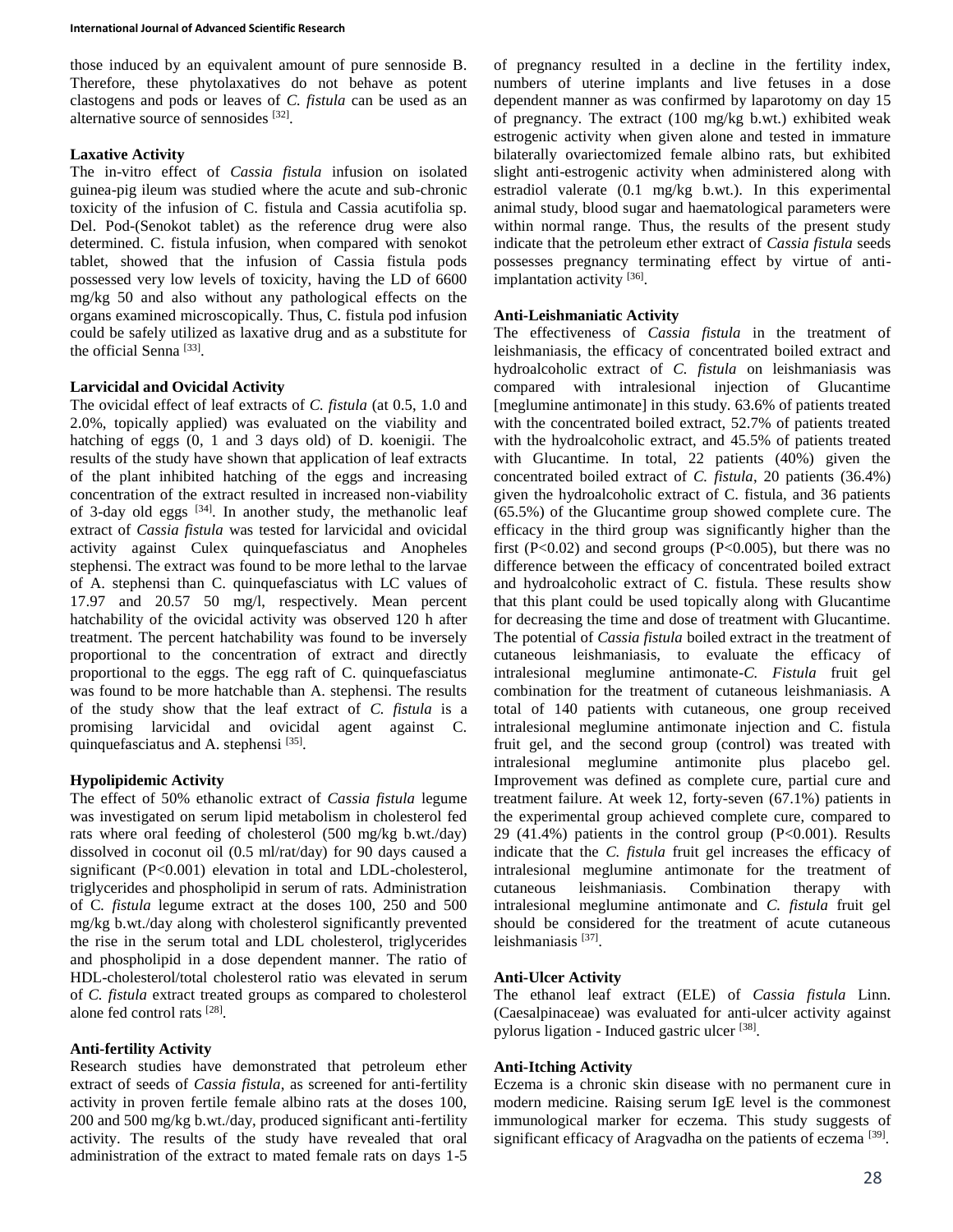### **Conclusions**

*Cassia fistula* L. is widely used in traditional medicinal system of Bangladesh and India and has been reported to possess laxative, anti-ulcer, antioxidant, hepatoprotective, antiinflammatory, antitussive, antifungal and also used to check wounds healing and antibacterial properties. It is known as a rich source of tannins, flavanoids and anthraquinone glycosides. The plant is rich in carbohydrates, Linoleic, Oleic, and Stearic. Leaf of *Cassia fistula* mainly contains Oxalic Acids, Tannins, Oxyanthraquinones, and Anthraquinones Derivatives. Phytochemical and Pharmacological reviews on this plant will give valuable information which will assist the scientists in getting more advanced knowledge about a plant species.

### **References**

- 1. Prashanth Kumar V, Chauhan NS, Padh H and Rajani M. Search for antibacterial antifungal agents from selected. International Science Congress Association. Indian medicinal plants, *J. Ethnopharmacol.* 2006; 107:182-188.
- 2. Database on "Medicinal plant "Used in Ayurveda, Vol-02, CCRAS, P. G 30
- 3. Indian Herbal Pharmacopoeia revised new edition Indian Drug Manufacturers Association Mumbai. 2002; 106-113.
- 4. Kirtikar KR, Basu BD. Indian Medicinal Plants, International book distributors. 2006; 2:856-860.
- 5. Gupta RK. Medicinal & Aromatic plants, CBS publishers & distributors, 1st edition. 2010; 116-117.
- 6. Gupta AK, Tondon N, Sharma M. Quality Standards of Indian Medicinal Plants, Medicinal Plants. Indian Council of Medical Research. 2008; 2:47-53.
- 7. Ayurvedic Pharmacopoeia of India. Part 1, New Delhi, Government of India Publication. 2001; 5:8- 9.
- 8. Khare CP. Indian medicinal plants, Springer, 2007, 128.
- 9. Ayurvedic Pharmacopoeia of India, Part 1, New Delhi, Government of India Publication. 2001, 5:8-9.
- 10. Anonymous. The Wealth of India, First Supplement Series (Raw Materials), National Institute of Science Communication and Information Resources, CSIR. 2007; 3:340-342.
- 11. Anonymous. The Wealth of India, First Supplement Series (Raw Materials), National Institute of Science Communication and Information Resources, CSIR, 1st supplementary series. 2007; 1:223-224.
- 12. Nadkarni KM. Indian Materia Medica, Bombay Popular Prakashan, 2009; 1:285-286.
- 13. Chopra RN, Nayar SL, Chpora IC. Glossary of Indian Medicinal Plants, National Institute of Science Communication and Information Resources, 2006, 54.
- 14. Agarwal SS, Paridhavi M. Clinically useful herbal drugs, Ahuja Publishing House. 2005, 281-282.
- 15. Ben Erik, Van Wyk, Michael Wink. Medicinal Plants of the World, Briza Publications, 2009, 403.
- 16. Mondal AK, Parui S, Mandal S. Biochemical analysis of four species of Cassia L. pollen, Aerobiologia. 1998; 14:45-50.
- 17. Mishra TN, Singh RS, Pandev HS, Pandev RP. Chemical constituents of hexane fraction of *Cassia fistula* pods, Fitoterapia L, XVII. 1996; (57):173-174.
- 18. Kashiwada Y, Toshika K, Chen R, Nonaka G, Nishioka I. Tannins, related compounds, XCIII, Occurrence of enantiomeric proanthocyanidins in the Leguminosae

plants, *Cassia fistula* L.; Cassia Javanica L. Chem. Pharm. Bull. 1996; 38:888-893.

- 19. Valko M, Leibfritz D, Moncol J, Cronin MT, Mazur M, Telser J. *et al.* Free radicals and antioxidants in normal physiological functions and human disease. *The*  international journal of biochemistry & cell biology. 2007; 39(1):44-84.
- 20. Irshad M, Zafaryab M, Singh M, Rizvi M. Comparative analysis of the antioxidant activity of *Cassia fistula* extracts. International journal of medicinal chemistry, 2012.
- 21. Dawada SA, GA R, Varsha Z, Dabhadkar DINESH, Shital P. Hepatoprotective Activity of Cassia fistula root against Carbon tetrachloride-Induced Hepatic Injury in rats (Wistar). International Journal of Pharma Sciences and Research. 2012; 3:368-378.
- 22. Pradeep K, Raj Mohan CV, Gobianand K, Karthikeyan S. Protective effect of Cassia fistula Linn. ondiethylnitrosamine induced hepatocellular damage and oxidative stress in ethanol pretreated rats. Biological research. 2010; 43(1):113-125.
- 23. Kumar MS, Sripriya R, Raghavan HV, & Sehgal PK. Wound healing potential of *Cassia fistula* on infected albino rat model. Journal of Surgical Research. 2006 131(2):283-289.
- 24. Einstein JW, MohdRais M, Mohd MA. Comparative evaluation of the antidiabetic effects of different parts of Cassia fistula Linn, a Southeast Asian Plant. Journal of Chemistry. 2013.
- 25. Daisy P, Balasubramanian K, Rajalakshmi M, Eliza J, Selvaraj J. Insulin mimetic impact of Catechin isolated from *Cassia fistula* on the glucose oxidation and molecular mechanisms of glucose uptake on Streptozotocin-induced diabetic Wistar rats. Phytomedicine, 2010; 17(1):28-36.
- 26. Bhakta T, Pulok, Mukherjee, Kakali Saha, Pal M, Saha BP, *et al*. Studies on Antitussive Activity of *Cassia fistula* (Leguminosae) Leaf Extract. Journal of Pharma. Bio. 1998; 36:140-43.
- 27. Siddhuraju P, Mohan PS, Becker K. Food Chemistry. 2002; 79(1):6167.
- 28. Gupta UC, Jain GC. Asian Journal of Experimental Sciences. 2009, 23(1), 241-248.
- 29. Bhakta T, Mukherjee PK, Saha K, Pal M, Saha BP. Pharmaceutical Biology. 1998; 36(2):140-143.
- 30. Mazumder UK, Gupta Malaya, Rath Nandita. Phytotherapy Research. 1998; 12(7):520-522.
- 31. Kumar KCS, Muller K. Phytotherapy Research. 1998; 12(7):526-528.
- 32. Mukhopadhyay MJ, Saha A, Dutta A, Mukherjee A. Food and Chemical Toxicology. 1998; 36:937-940.
- 33. Akanmu MA, Iwalewa EO, Elujoba AA, Adelusola KA. African Journal of Biomedical Research. 2004; 7(1):23-26.
- 34. Verma Ashok, Yadav GK. Journal of Experimental Zoology. 2003; 6(2):251-256.
- 35. Govindarajan M, Jebanesan A, Pushpanathan T. Parasitology Research. 2008; 102(2):289-292.
- 36. Yadav Rajesh, Jain GC. International Journal of Pharm Tech Research, 2009: 1(3):438-444.
- 37. Abu Sayeed M, Abbas Ali M, Astaq Mohal Khan GRM, Rahman MS. Studies on the characterization and glyceride composition of *Cassia fistula* seed oil, Bangladesh J. Sci. Indust. Res. 1999; 34:144-148.